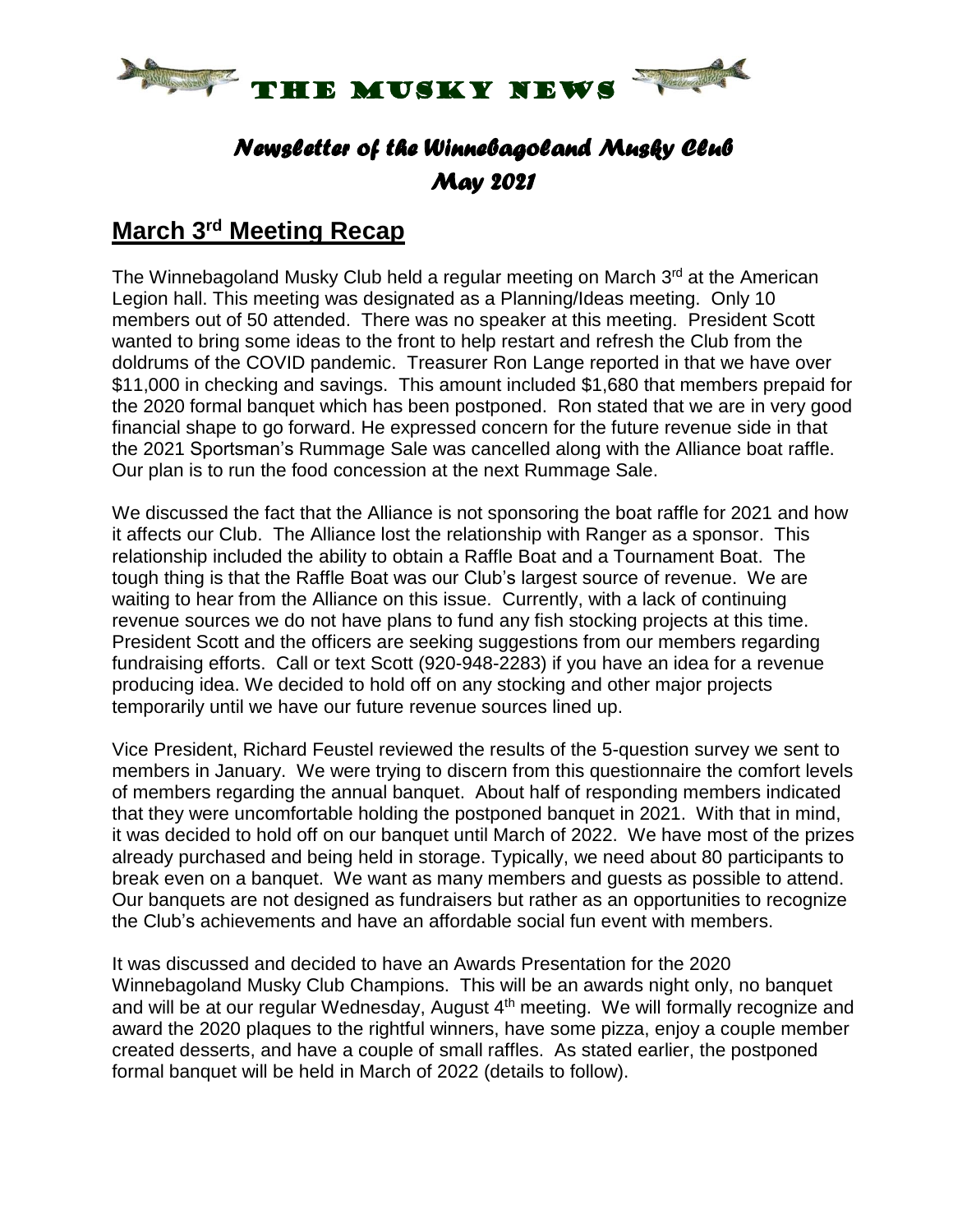

### *Newsletter of the Winnebagoland Musky Club May 2021*

# **MAY 5 th Regular Meeting** – – – Building Bucktails

We are back at it again… Join us for a 2021 Club meeting. Let's talk musky fishing as we prepare for the start of the 2021 musky season. At this meeting, we will have instruction and build medium bucktails, perfect for Spring musky. You will have the opportunity to build one of your own. Supplies will be provided by the Club.



### **FIRST OUTING of 2021**

Little Green Lake and Fox Lake on Saturday May 22<sup>nd</sup> will be the lakes to fish for the 1<sup>st</sup>



Outing of 2021 for the WMC. We will gather at **Lakeview Inn** N2905 WI-44, Markesan on the **southeast shore of Little Green Lake for our lunch/get together at noon**. Please RSVP to Scott by noon May 20<sup>th</sup>, call or text (920-948-2283) or email (scott\_klapperich@yahoo.com). Your RSVP is needed to help Lakeview Inn in holding our room. Attendees are asked to pay \$5.00 at Lakeview Inn to help defray the cost of the lunch. We suggest you launch at "The Landing" on Little Green (W2120 Melmar Dr Markesan). If you fish Fox Lake there are 2 boat Launches, one in the City of Fox Lake (Clausen Riverside Park) and the Town Park launch off Blackhawk Trail on the north end of the lake.

 … the quest for the coveted Cup in 2021 begins...